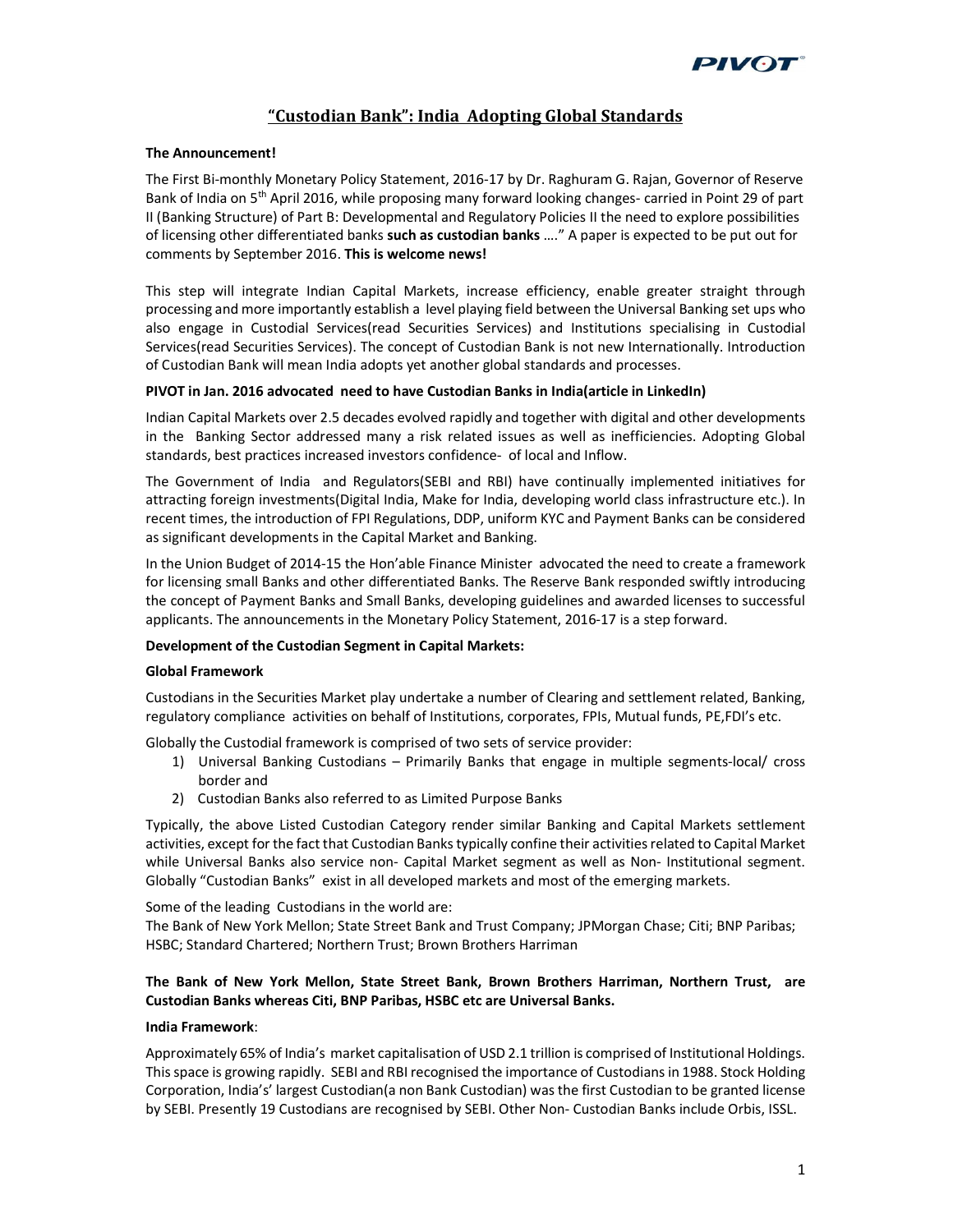

#### India's Custodial framework broadly comprised of two sets of service provider:

- 1) RBI registered Universal Banks (Global/Indian) providing SEBI registered Custodial Services
- 2) SEBI registered Non Bank Custodians (unique to India).

The Non-Bank Custodian framework in India is not consistent with practices that exist in advanced and emerging markets. Ironically India till the First Bi-monthly Monetary Policy Statement, 2016-17 did not recognise the" Custodian Banks".

### Role of Custodian Bank in India:

#### 1. Integrated services

Custodian Bank would offer cash management and foreign exchange transaction services and thus be as an integrated service provider catering to multiple requirements of the clients/segments

#### 2. Easing entry of investors which have regulatory hurdles to entry India

A few jurisdictions do not permit institutional investors registered in that country to maintain securities with Custodians that do not have Bank Status. The change potentially enables Inflows into India.

## 3. Level playing field

Universal Banks Custodians have an advantage in attracting FPIs due to their Banking status. Permitting Custodian Banks, increases the no's of providers leading to competitive Custodial services.

## 4. Encourage all types of Foreign Portfolio Investors

SEBI's FPI Regulations, 2014 enabled Category III investors to invest in India. Category III investors mostly comprise of small corporates, family offices, individuals, etc. They generally do not form "target segment" of Global Universal Banks Custodians, but could be potential clients of Custodian Banks. This potentially enables inflows into India.

# 5. Making Domestic Player more attractive for tie-ups

Global Custodians Banks as Bank of New York, State Street Bank etc do not have India presence and mostly use Foreign Universal Custodians as their Sub-Custodians. If Custodian Bank services are enabled, the Global Custodians may consider tie-up with domestic Custodian Banks.

#### 6. Administrative problems

Currently Non- Bank Custodians in India maintain Multiple Banking relationship. Collecting the funds from various Banks, remitting them to the Clearing Corporations crediting the accounts of the clients in different Banks results in enormous administrative work causing unavoidable delays and costs. These extra steps can be eliminated

#### 7. Reduce , Streamline AML and KYC documentation requirements

The introduction of Custodian Bank will lead to reduction in the documentation requirements as the documents will be required by a single entity vs the non- Bank Custodians.

#### 8. New opportunities

RBI has allowed the Indian investors to invest abroad. Some of the Indian Mutual Funds have invested in other jurisdictions. Custodian Banks can meet the requirements of such mutual funds through tie ups with overseas providers of custodial and Banking services.

#### 9. Encourage entry of Global Custodian Banks

Enabling "Custodian Banks" may encourage Global Custodian Banks to enter India and offer Custodian services. Their entry may bring more competitiveness in the service offerings to the benefit of the Investors.